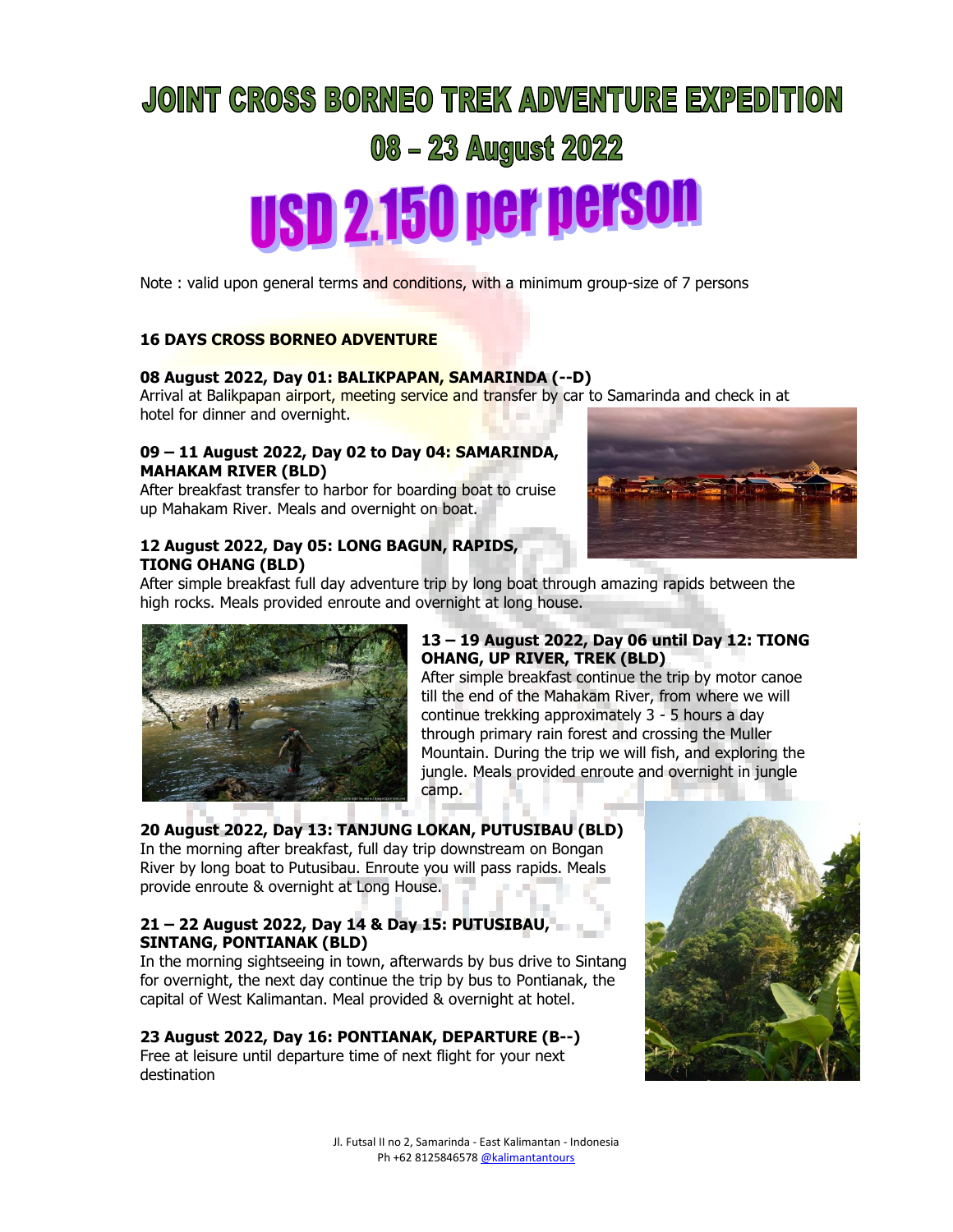Include :

Balikpapan transfer in,by car to Samarinda Hotel, Transfer to Samarinda Harbor, Public Ferryboat from Samarinda to Long Bagun, Longboat Long Bagun to Tiong Ohang Jump Off point Muller Mountain Trek, Trekking, Longboat Tanjung Lokan to Puttussibau, Car / Bus to Sintang continue to Pontianak

Accommodation1 Night at Hotel Samarinda, 2 Nights at Mahakam River Boat, 1 Night at Guesthouse Long Bagun, 1 Night at Tiong Ohang, 6 Nights at Jungle Camp Muller Mountain Trek, 1 Night at Local House Tanjung Lokan, 1 Night at Hotel Putussibau, 1 Night at Hotel Sintang, 1 Night at Hotel Pontianak

Meals / Drinks Breakfast, Lunch & Dinner, Aqua, Tea & Coffee English Speaking Guide

Max 10KG per person of stuff carried by Porter during the Muller mountain trek Max 10KG sent by delivery service to end (Pontianak) destination for free Donations and Entrance fees, permits etc

Exclude : Airfares **Insurance** Soft & Alcoholic drinks Personal expenses Everything which is not mentioned in the itinerary

### **Cross Borneo Facts**

Cross Borneo is a moderate challenging trip, which not only need a good health in body to stand the rough terrain but the more over a psychotic health to stand the limits, and un-expectations it all will cause. You will trek for 6 to 7 days through unhabituated primary cloud rain forests in the Muller mountains. Hunt, and fish for extra protein. The river ride to reach the most remote part of this island will lead you through heavy fast stream rapids, while the long boat with speed engines lead you through the Rocks and amazing Limestone walls standing 40-70 meters strait in

the sky. The art full Dayak Culture and Longhouses, the area is covered by mangrove, swamp, and lowland rain forest. The Tourism spots are the Villages and river life. The further you get upstream the more adventures it will be, till you reach the dense jungle after the rapids. Wildlife is mostly seen while never can be a guaranty. This trip suit for those with patient and adventure spirit, ready to expect the unexpected



### **Cross Borneo Weather**

Day Temperatures 25 °– 32°C Night Temperatures 16 °– 22°C Humidity 80%-90% Rainfall 4,000mm per year Wet Months October & June Dry Months February & August (but expect daily rain)